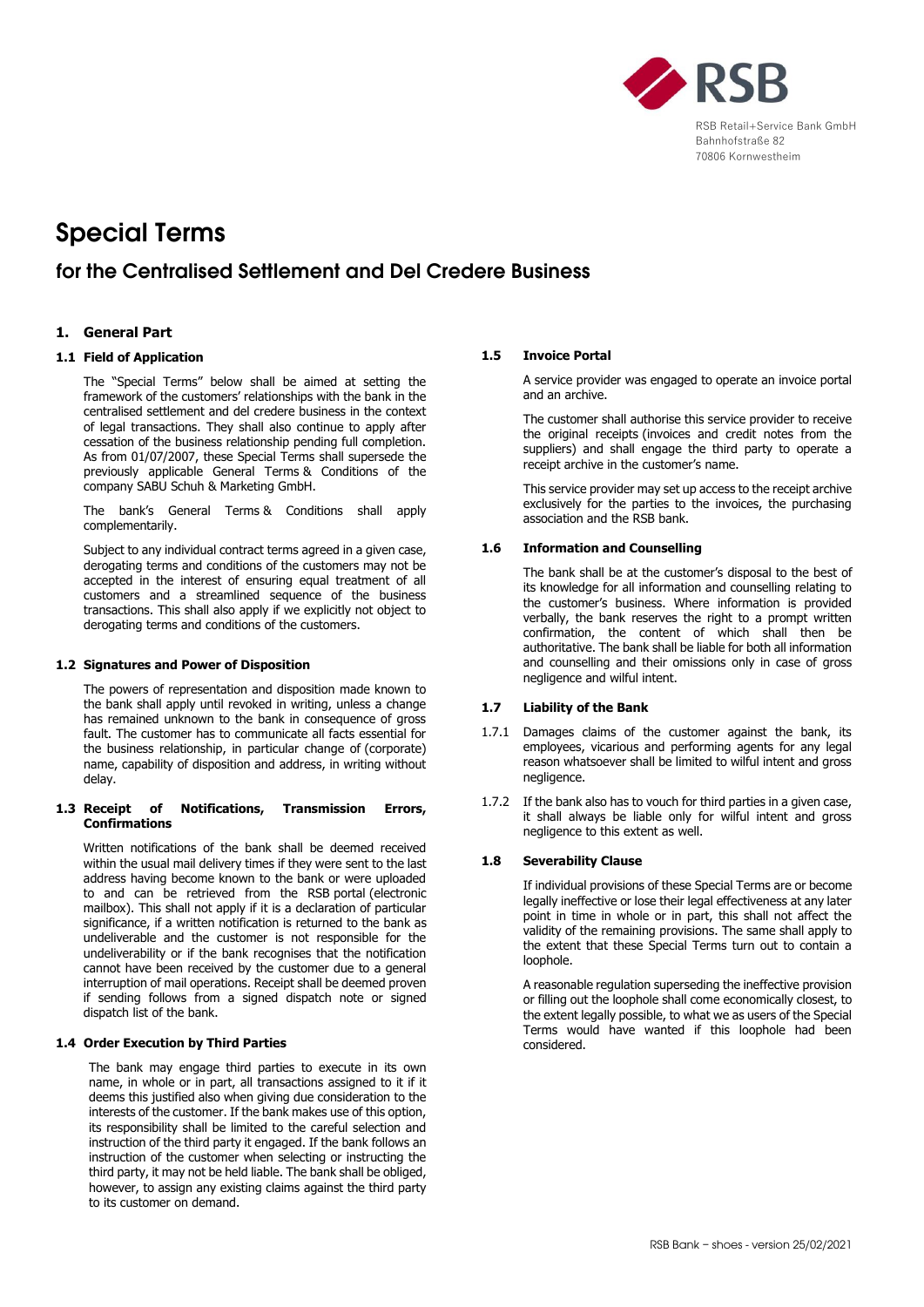#### **2. Bases of Clearing Transactions**

#### **2.1 Account Management and Clearance of Accounts**

2.1.1 The bank shall set up a commodity account for the borrower. A current account agreement exists between the customers and the bank. Invoicing, offsetting and balance establishment of any and all invoices and credit notes have been agreed. Unless otherwise agreed, decadic current account periods have been agreed; invoices and credit notes shall be aggregated from the  $6<sup>th</sup>$  to the  $15<sup>th</sup>$ , from the  $16<sup>th</sup>$  to the 25<sup>th</sup> and from the 26<sup>th</sup> to the 5<sup>th</sup> day of each month to the last day of these decades, balanced and notified to the customer by account statement.

> Verifying the balance decadally communicated on the account statement for inaccuracy or incompleteness and notifying the bank under clause 2.1.2 shall be incumbent upon the customer.

2.1.2 The balance shall be deemed acknowledged, unless the customer objects in writing within 10 days from the account statement date.

> Balance acknowledgement shall mean that the individual claims, crediting the services rendered during the period, shall be superseded by the balance claim in terms of an abstract acknowledgement of debt at the end of the decade period.

2.1.3 The customer shall be obliged to regularly disclose the customer's asset and income situation (e.g. annual financial statement documents), to allow inspection of the customer's business records and documents and to provide all information necessary to that end on the bank's demand.

#### **2.2 Payment Handling and Default**

- 2.2.1 The day on which the payment is credited to an account of the bank shall be the payment day.
- 2.2.2 Unless otherwise agreed, the following payment terms shall apply:

| within 10 days | 3% cash discount |
|----------------|------------------|
| within 30 days | 2% cash discount |
| within 60 days | net.             |

Cash discounting shall imply that older receivables have been settled.

- 2.2.3 If the customer has given the bank a direct debit authorisation, crediting shall be subject to the execution of the collection order. The customer shall waive any chargeback right due to the customer.
- 2.2.4 Bills of exchange and cheques shall always be accepted only on account of performance after prior agreement.
- 2.2.5 If the agreed term of payment is exceeded, default interest shall be charged. Interest shall be billed retrospectively every calendar quarter.
- 2.2.6 If the customer falls behind with a due invoice or receivable of the bank from assumed centralised settlement or the customer's asset situation significantly deteriorates, the bank shall be entitled to withdraw from the contract part not yet performed or to demand cash payment or securing of the commodity for the further deliveries, without any prior setting of a grace period being required.

# **3. Centralised Settlement for Commodity Transactions and Services**

#### **3.1 Centralised Settlement and Del Credere**

- 3.1.1 Centralised Settlement Bases, Legal Relationship to the Contract Supplier
- 3.1.1.1 The bank and the association group cooperating with it jointly concluded contracts with contract suppliers for its customers under which the bank basically assumes the directly-enforceable suretyship (del credere) for all orders placed by the customer with the contract suppliers. The bank further undertook therein to perform the clearing transactions (centralised settlement) with the suppliers via these orders of the customer.
- 3.1.1.2 The suppliers acknowledged that the customers shall be fully exempted towards the contract suppliers at the respective invoice amounts upon payment by the bank. The suppliers' receivables shall hence pass to the bank, with the result that the customer may continue to pay the invoice amount with discharging effect only to the bank as centralised settlement body (under sect. 398 BGB (German Civil Code)).

Since the bank assumes the del credere for all orders already existing towards the contract suppliers as from the customer's admission, even if they have not yet been delivered, the bank is required to be notified of the order total existing on the admission day, divided into contract suppliers, whilst deducting the payments already effected.

- 3.1.1.3 The customers agree to the clearing transactions agreed between the bank and the suppliers. They undertake to pay the invoices received by them from the supplier at the full invoice amount exclusively to the bank, unless any other regulation has been made in writing in the particular individual case.
- 3.1.1.4 Purchases concluded within the del credere transactions shall entail entitlements and obligations only for the relevant customer and the contract supplier. This shall also apply if the order is submitted via the bank.
- 3.1.2 Cessation of the Del Credere Assumption
- 3.1.2.1 The bank shall be entitled to reject the del credere assumption for individual or all orders of the customer, with the customer hence no longer being party to the clearing transactions with the contract suppliers. The relevant customer shall be notified of this measure by the bank without delay, without any reasoning for the rejection being required.
- 3.1.2.2 The balance of each current account managed for the customer shall become due immediately upon receipt of the bank's notification of the exclusion from the centralised settlement.
- 3.1.2.3 The customer shall be obliged to exempt the bank from all obligations assumed for or by order of the customer or, to the extent that this is not possible, provide standard bank collaterals. This shall also apply to existing remaining balances from ongoing business transactions.
- 3.1.2.4 If the contract suppliers draw conclusions for the handling of future orders of the customer from the rejection/cessation of the del credere, the customer may not assert any kind of claims against the bank.